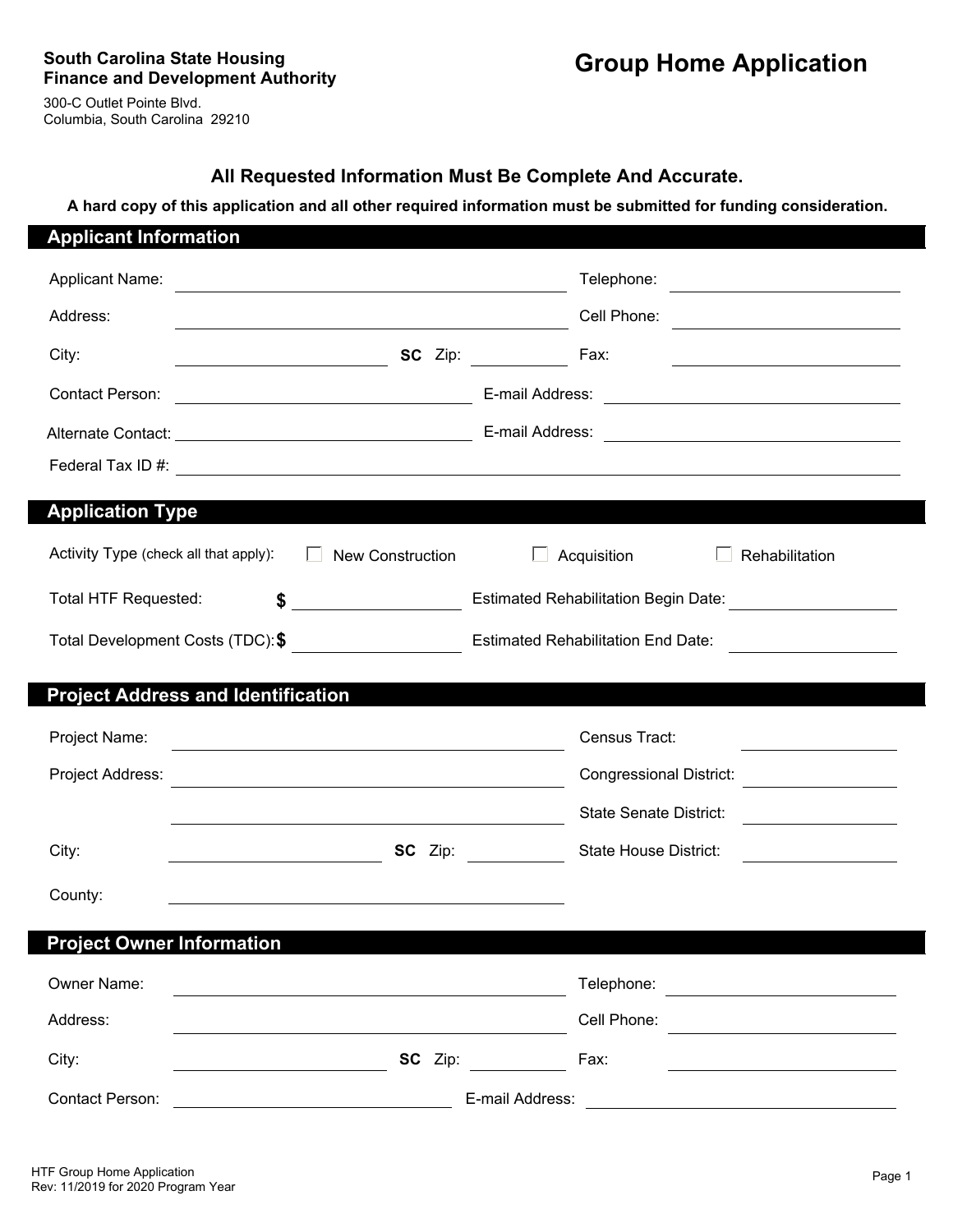**Project Summary:** Describe the proposed project and the supportive services that will be provided.

| <b>Site Information</b>                                                                                                                                          |                 |                          |                                |               |
|------------------------------------------------------------------------------------------------------------------------------------------------------------------|-----------------|--------------------------|--------------------------------|---------------|
| <b>Site Control</b>                                                                                                                                              |                 |                          |                                |               |
| Form of Site Control:<br>$\Box$ Deed<br>$\Box$ Option                                                                                                            |                 | $\Box$ Purchase Contract | Purchase Price \$              |               |
| Expiration Date of Contract or Option:                                                                                                                           |                 | (month/year)             | Exact Area of Site:<br>(Acres) | (Square Feet) |
| Provide a copy of the most recent recorded deed, or contract, or option. The deed must also include the<br>recordation date, and book and page numbers.          |                 |                          |                                |               |
| General Site Information - The Applicant must provide:                                                                                                           |                 |                          |                                |               |
| a) A map clearly identifying the exact location of the development site.<br>b) Labeled photographs (or color copies) of the proposed site front and back photos. |                 |                          |                                |               |
| Is site properly zoned for your development?                                                                                                                     | $\Box$ Yes      | $\Box$ No                | Zoning Type:                   |               |
| If no, is site currently in the process of rezoning?                                                                                                             | $\Box$ Yes      | $\Box$ No                |                                |               |
| When will the zoning issue be resolved?                                                                                                                          |                 |                          | (month/year)                   |               |
| Are all utilities (water, sewer, electric) presently available to the site?                                                                                      |                 |                          | $\Gamma$ Yes<br>$\Box$ No      |               |
| Are property taxes current?                                                                                                                                      | $\sqsupset$ Yes | $\Box$ No                |                                |               |
| Is project located in a flood plain?                                                                                                                             | $\Box$ Yes      | $\Box$ No                | Flood Plain Zone:              |               |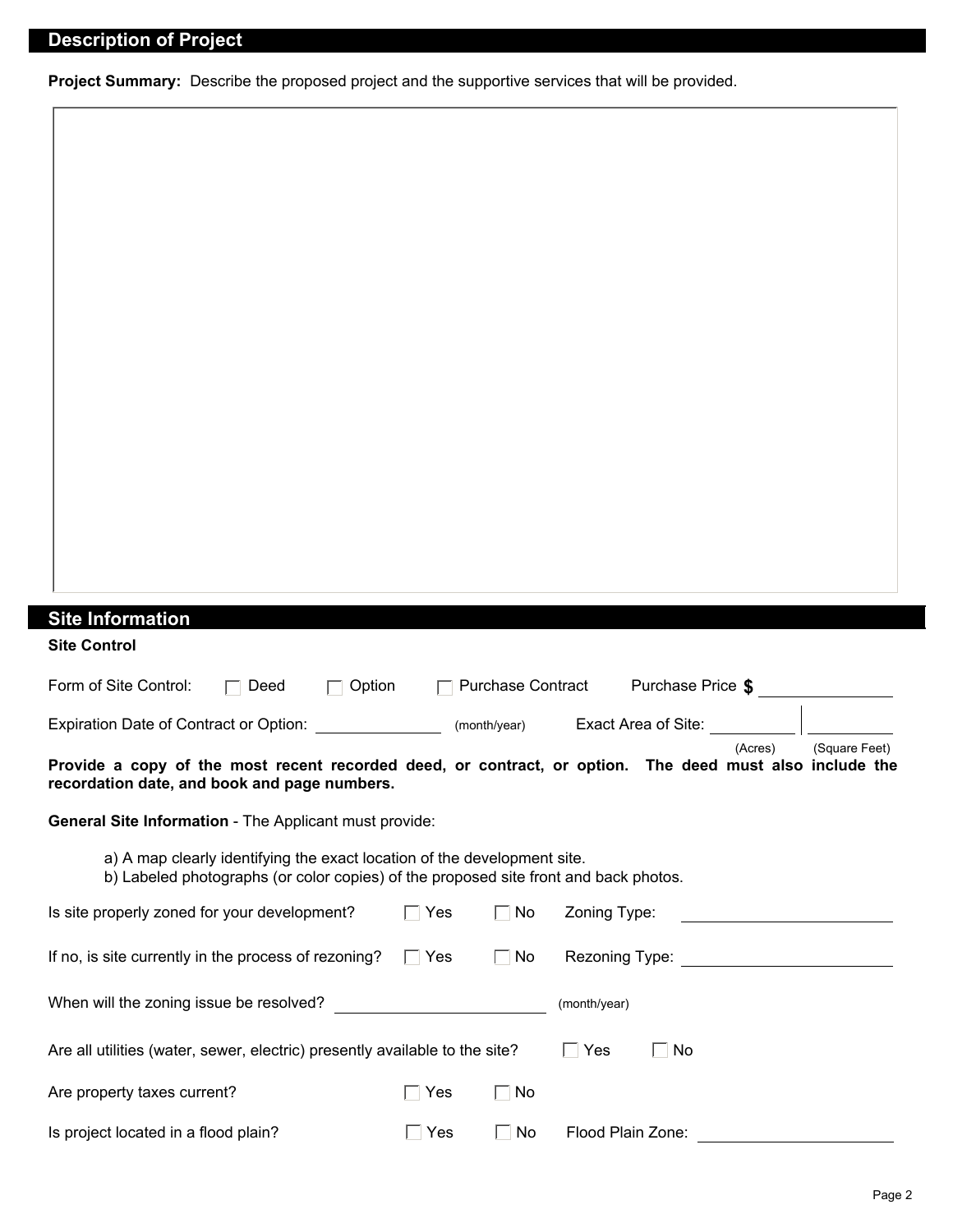## **Site Information**

#### **Acquisition Information**

**A**pplicants must provide an independent appraisal that reflects the market value of the property. The appraisal cannot be older than 6 months from application submission.

| Building(s) are vacant:                              | $\Box$<br>Yes<br>$\mathbf{L}$                                                                                                                                       | No           |             | Building(s) last occupied?:                    |  |                                                                            | Year built?:                                                                                                         |
|------------------------------------------------------|---------------------------------------------------------------------------------------------------------------------------------------------------------------------|--------------|-------------|------------------------------------------------|--|----------------------------------------------------------------------------|----------------------------------------------------------------------------------------------------------------------|
|                                                      | Building(s) acquired or to be acquired by:                                                                                                                          | $\Box$       |             | <b>Related Party</b><br>$\Box$ Unrelated Party |  |                                                                            |                                                                                                                      |
| Appraised value: \$                                  | <u> 1989 - Johann Barbara, martxa amerikan per</u>                                                                                                                  |              |             | Appraiser:                                     |  | the control of the control of the control of the control of the control of |                                                                                                                      |
| Date appraised:                                      | <u> 1980 - Johann Barn, mars ann an t-Amhain Aonaich an t-Aonaich an t-Aonaich ann an t-Aonaich ann an t-Aonaich</u>                                                |              |             | Appraiser license #:                           |  |                                                                            | <u> 1980 - Jan Stein Stein Stein Stein Stein Stein Stein Stein Stein Stein Stein Stein Stein Stein Stein Stein S</u> |
|                                                      | Name of Seller:                                                                                                                                                     |              |             |                                                |  |                                                                            |                                                                                                                      |
|                                                      | Address:                                                                                                                                                            |              |             |                                                |  |                                                                            |                                                                                                                      |
|                                                      | City/State/Zip Code:                                                                                                                                                |              |             |                                                |  |                                                                            |                                                                                                                      |
|                                                      | Telephone:                                                                                                                                                          |              |             |                                                |  |                                                                            |                                                                                                                      |
| <b>Construction Requirement</b><br><b>Buildings:</b> | New Construction: Each Applicant must submit preliminary plans and specifications.<br>Rehabilitation: Each Applicant must submit work write-ups and specifications. |              |             |                                                |  |                                                                            |                                                                                                                      |
|                                                      | Number of buildings in project                                                                                                                                      |              |             | Number of three bedroom units                  |  |                                                                            |                                                                                                                      |
| Number of one bedroom units                          |                                                                                                                                                                     |              | Number of   | bedroom units                                  |  |                                                                            |                                                                                                                      |
|                                                      | Number of two bedroom units                                                                                                                                         |              |             | Other:                                         |  | <u> 1989 - Johann Barbara, martxa alemaniar a</u>                          |                                                                                                                      |
|                                                      | Please Check and Complete ALL Applicable Items:                                                                                                                     |              |             |                                                |  |                                                                            |                                                                                                                      |
| Row/Townhouse                                        |                                                                                                                                                                     | $\mathbf{L}$ |             | <b>Detached Single Family</b>                  |  | <b>Duplex</b>                                                              |                                                                                                                      |
|                                                      | Garden Apartments                                                                                                                                                   | $\mathbf{L}$ | Crawl Space |                                                |  |                                                                            | Basement $\Box$ Full $\Box$ Partial                                                                                  |
| Slab on Grade                                        |                                                                                                                                                                     | $\Box$       |             |                                                |  |                                                                            |                                                                                                                      |
| <b>Exterior Finish:</b>                              | <u> 1989 - Johann Stoff, deutscher Stoffen und der Stoffen und der Stoffen und der Stoffen und der Stoffen und d</u>                                                |              |             |                                                |  |                                                                            |                                                                                                                      |
| Cost per Square Foot: \$                             | (TDC / Total Square feet)                                                                                                                                           |              |             | (Square Feet)                                  |  |                                                                            | (Square Feet)                                                                                                        |
|                                                      |                                                                                                                                                                     |              |             |                                                |  |                                                                            |                                                                                                                      |
|                                                      | # of People to be Served:                                                                                                                                           |              |             | Total # Bedrooms:                              |  | Total # Bathrooms:                                                         |                                                                                                                      |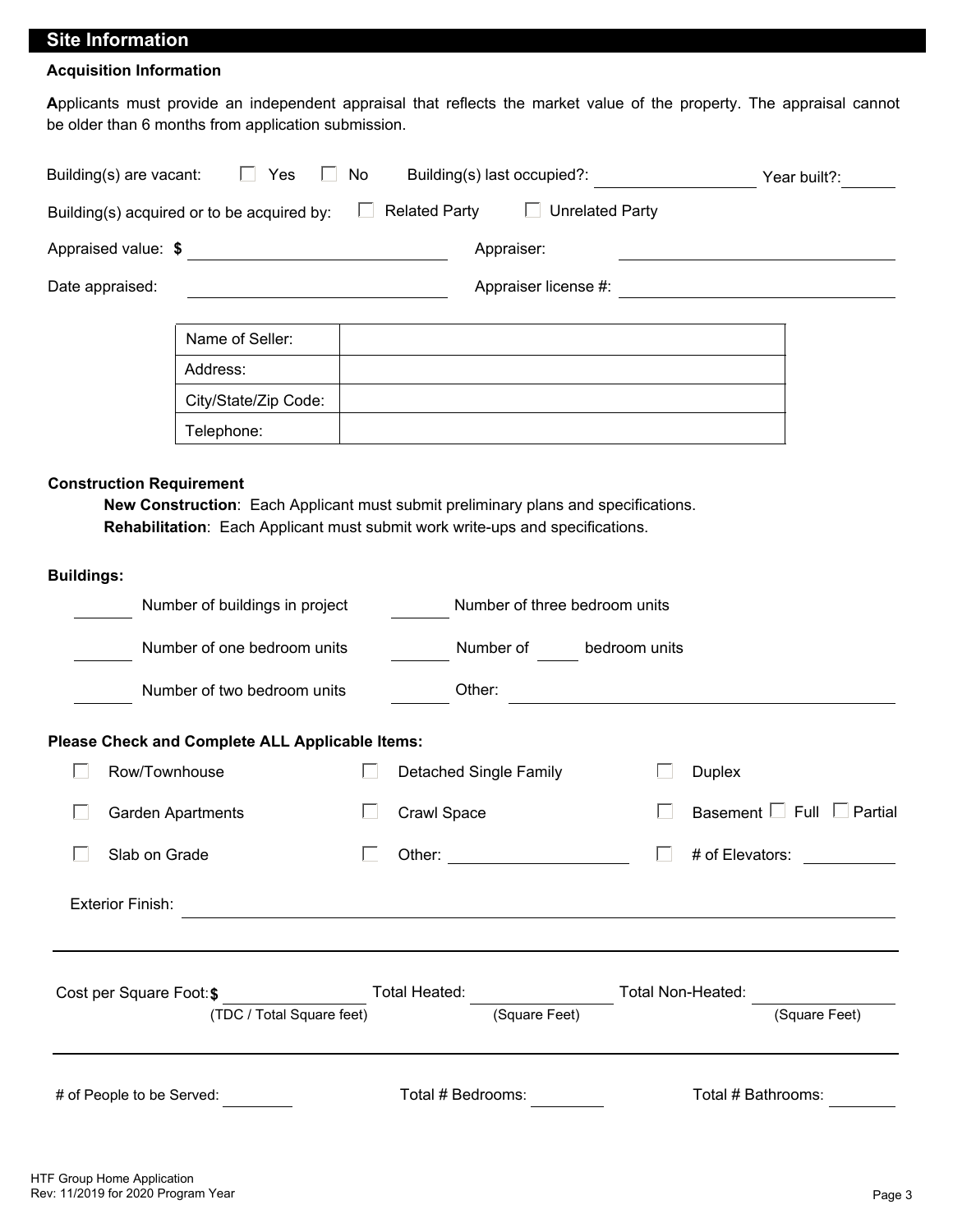# **Project Information**

#### **Amenities (check all that apply)**

| Oven/Stove   | Window A/C Unit     | Microwave Oven      | Disposal     |
|--------------|---------------------|---------------------|--------------|
| Dishwasher   | Central HVAC        | Kitchen Exhaust Fan | Ceiling Fans |
| Refrigerator | Washer/Dryer Hookup | Washer/Dryer        | Other:       |

### **Monthly Utility Allowance Calculations** (Round to nearest dollar amount):

| <b>Type of Utility</b><br><b>Utilities</b> |                                  |       | <b>Utilities Paid By</b> |             | <b>Enter Allowances by Bedroom Size</b> |                      |  |        |  |  |
|--------------------------------------------|----------------------------------|-------|--------------------------|-------------|-----------------------------------------|----------------------|--|--------|--|--|
|                                            | (Gas, Electric, etc.)            |       |                          | $0 - B$ drm |                                         | 1-Bdrm 2-Bdrm 3-Bdrm |  | 4-Bdrm |  |  |
| Heating                                    | $\blacktriangleright$            | Owner | Tenant                   |             |                                         |                      |  |        |  |  |
| Evap Cooling/AC                            | $\vert \blacktriangledown$       | Owner | Tenant                   |             |                                         |                      |  |        |  |  |
| Cooking                                    | $\vert \blacktriangledown$       | Owner | Tenant                   |             |                                         |                      |  |        |  |  |
| Lighting, etc.                             | $\vert \blacktriangledown \vert$ | Owner | Tenant                   |             |                                         |                      |  |        |  |  |
| Hot Water                                  | $\vert \blacktriangledown$       | Owner | Tenant                   |             |                                         |                      |  |        |  |  |
| Water                                      | $\vert \blacktriangledown$       | Owner | Tenant                   |             |                                         |                      |  |        |  |  |
| Sewer                                      | $\Box$                           | Owner | Tenant                   |             |                                         |                      |  |        |  |  |
| Trash                                      | $\blacktriangleright$            | Owner | Tenant                   |             |                                         |                      |  |        |  |  |
| <b>Total Utility Allowance for Units:</b>  |                                  |       |                          |             |                                         |                      |  |        |  |  |

#### **Source of utility allowance calculation**:

| Local PHA:         |         | Utility Company | Other:               |  |
|--------------------|---------|-----------------|----------------------|--|
| <b>Population:</b> |         |                 |                      |  |
| Disabled           | Elderly | Handicapped     | <b>Abuse Victims</b> |  |
| Homeless           | Veteran | Family          | Other:               |  |
|                    |         |                 |                      |  |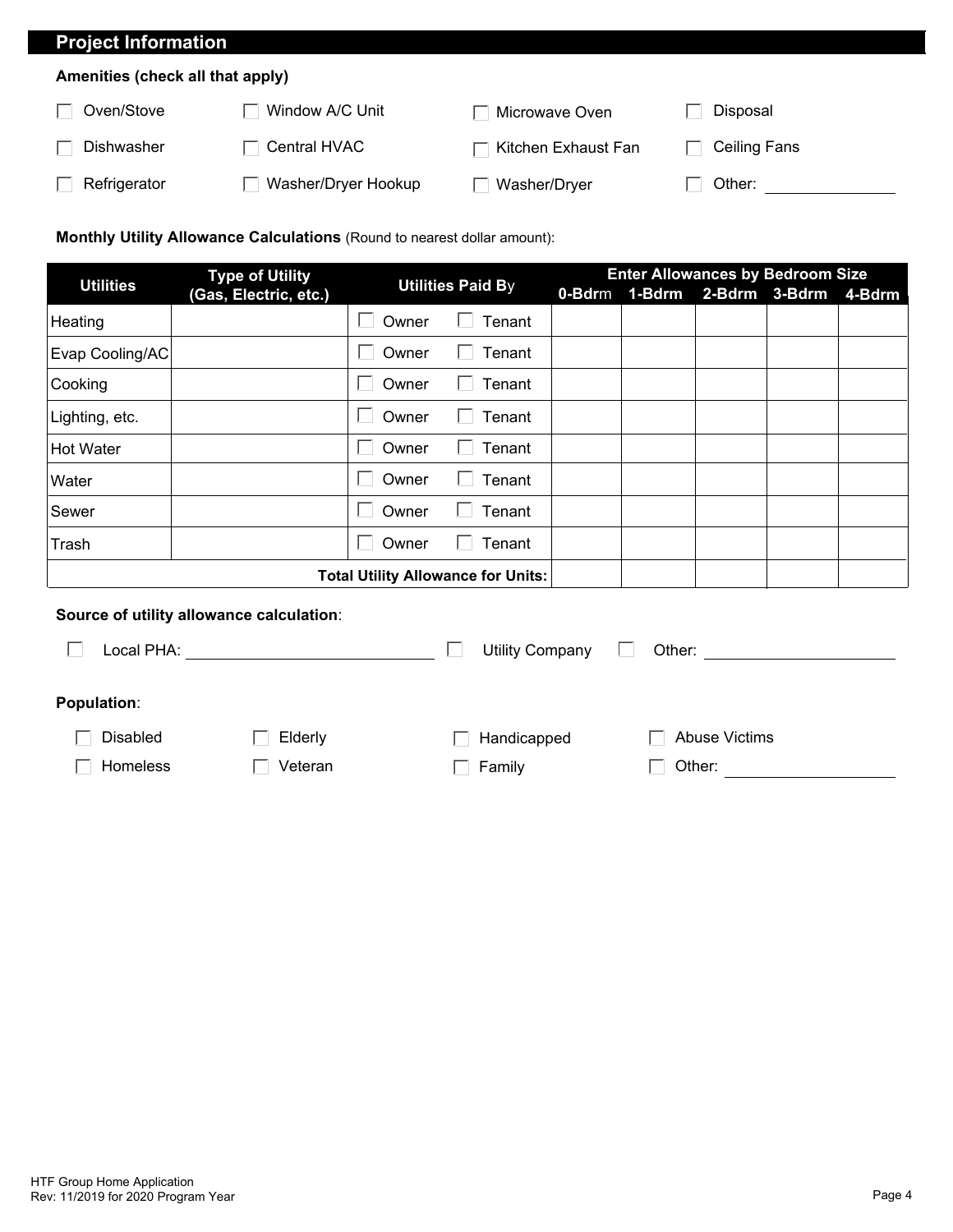| <b>Funding Information</b> |                                                                 |  |    |                                                  |                                                                                                      |  |
|----------------------------|-----------------------------------------------------------------|--|----|--------------------------------------------------|------------------------------------------------------------------------------------------------------|--|
|                            | Applicant must provide financial commitments.                   |  |    |                                                  |                                                                                                      |  |
|                            | Housing Trust Fund amount requested:                            |  |    | $\frac{1}{\sqrt{1-\frac{1}{2}}\cdot\frac{1}{2}}$ |                                                                                                      |  |
| Grants from other sources: |                                                                 |  |    |                                                  |                                                                                                      |  |
|                            | Loans from other sources:                                       |  | \$ |                                                  |                                                                                                      |  |
|                            | <b>TOTAL SOURCES OF FUNDING:</b>                                |  | \$ |                                                  |                                                                                                      |  |
| <b>Funding Sources</b>     |                                                                 |  |    |                                                  |                                                                                                      |  |
|                            | Source 1: SC Housing Trust Fund                                 |  |    |                                                  | Amount: \$                                                                                           |  |
|                            | Award Type: <b>Deferred Forgivable Loan</b>                     |  |    |                                                  |                                                                                                      |  |
|                            | Rate: 0% % per annum Term: 20 years                             |  |    |                                                  |                                                                                                      |  |
|                            |                                                                 |  |    |                                                  |                                                                                                      |  |
|                            |                                                                 |  |    |                                                  | Amount: \$                                                                                           |  |
|                            | Award Type: □ Grant □ Deferred Forgivable Loan □ Repayable Loan |  |    |                                                  |                                                                                                      |  |
|                            |                                                                 |  |    |                                                  | Rate: ____________ % per annum Term: __________ years Payment Amount: \$                             |  |
|                            |                                                                 |  |    |                                                  |                                                                                                      |  |
|                            |                                                                 |  |    |                                                  | Amount: \$                                                                                           |  |
|                            | Award Type: □ Grant □ Deferred Forgivable Loan □ Repayable Loan |  |    |                                                  |                                                                                                      |  |
|                            |                                                                 |  |    |                                                  | Rate: ____________ % per annum Term: ___________ years Payment Amount: \$ __________________________ |  |
| Terms & Conditions:        |                                                                 |  |    |                                                  |                                                                                                      |  |
|                            | Source 4:                                                       |  |    |                                                  | Amount: \$                                                                                           |  |
|                            | Award Type: □ Grant □ Deferred Forgivable Loan □ Repayable Loan |  |    |                                                  |                                                                                                      |  |
|                            |                                                                 |  |    |                                                  | Rate: ___________ % per annum Term: __________ years Payment Amount: \$ ____________________________ |  |
|                            |                                                                 |  |    |                                                  |                                                                                                      |  |
|                            |                                                                 |  |    |                                                  | Amount: \$                                                                                           |  |
|                            | Award Type: □ Grant □ Deferred Forgivable Loan □ Repayable Loan |  |    |                                                  |                                                                                                      |  |
|                            |                                                                 |  |    |                                                  | Rate: ___________ % per annum Term: __________ years Payment Amount: \$ ____________________________ |  |
| Terms & Conditions:        |                                                                 |  |    |                                                  |                                                                                                      |  |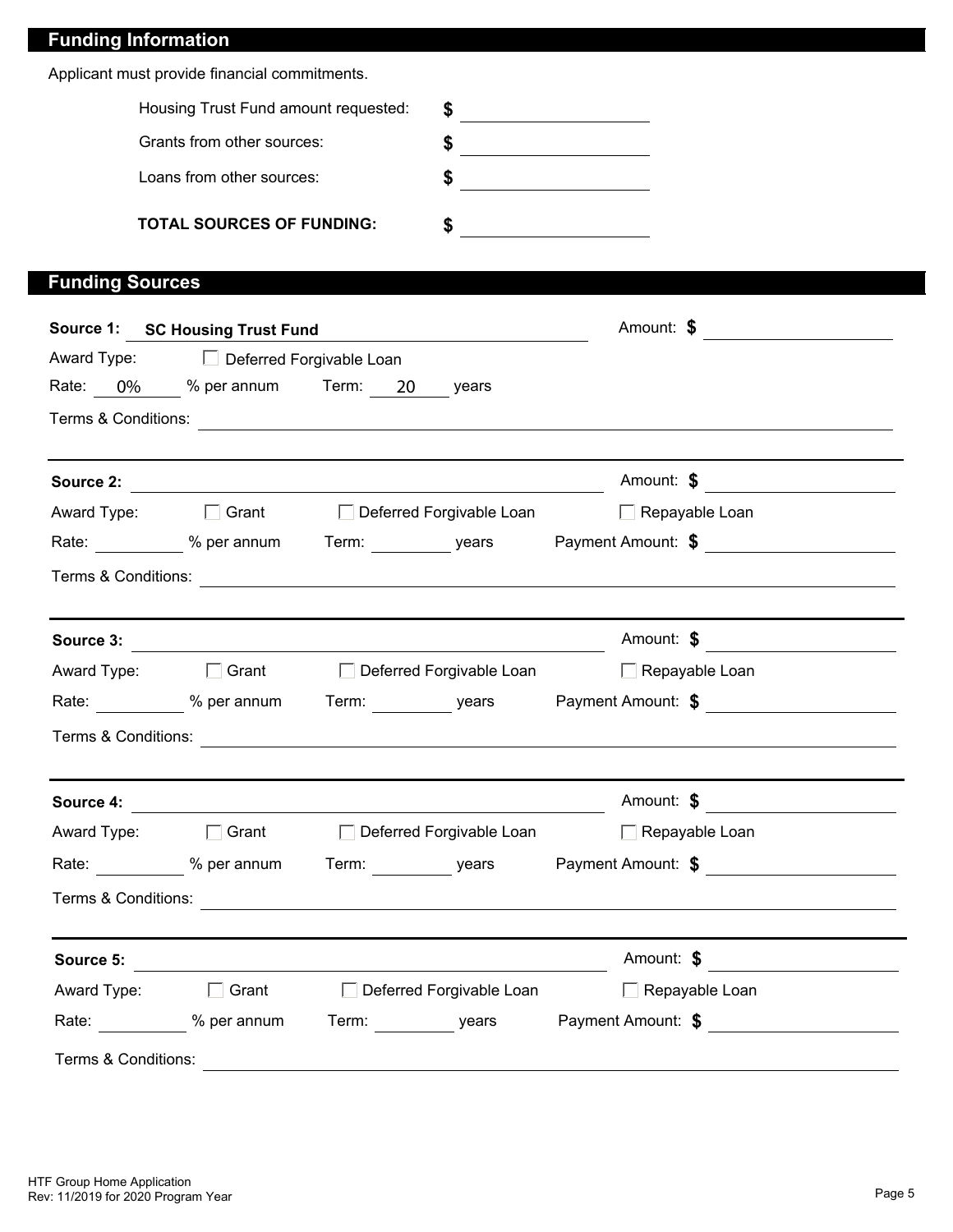## **Development Costs**

| <b>Development Costs</b>          | Projected<br>Cost | <b>Housing</b><br><b>Trust Fund</b> | Source 2 | Source 3 | Source 4 | Source 5 |
|-----------------------------------|-------------------|-------------------------------------|----------|----------|----------|----------|
| <b>Acquisition Costs</b>          |                   |                                     |          |          |          |          |
| Land                              |                   |                                     |          |          |          |          |
| <b>Existing Structures</b>        |                   |                                     |          |          |          |          |
| Other:                            |                   |                                     |          |          |          |          |
| <b>Site Costs</b>                 |                   |                                     |          |          |          |          |
| Demolition                        |                   |                                     |          |          |          |          |
| On-Site Improvements              |                   |                                     |          |          |          |          |
| <b>Construction Costs</b>         |                   |                                     |          |          |          |          |
| Construction                      |                   |                                     |          |          |          |          |
| <b>General Requirements</b>       |                   |                                     |          |          |          |          |
| <b>Contractor Overhead</b>        |                   |                                     |          |          |          |          |
| Contractor Profit                 |                   |                                     |          |          |          |          |
| Professional                      |                   |                                     |          |          |          |          |
| Accountant                        |                   |                                     |          |          |          |          |
| Architect                         |                   |                                     |          |          |          |          |
| Attorney                          |                   |                                     |          |          |          |          |
| Engineer/Surveyor                 |                   |                                     |          |          |          |          |
| Consultant                        |                   |                                     |          |          |          |          |
| <b>Construction Interim Costs</b> |                   |                                     |          |          |          |          |
| Hazard/Liability Insurance        |                   |                                     |          |          |          |          |
| Interest                          |                   |                                     |          |          |          |          |
| Payment/Performance Bond          |                   |                                     |          |          |          |          |
| Title & Recording Fees            |                   |                                     |          |          |          |          |
| <b>Legal Fees</b>                 |                   |                                     |          |          |          |          |
| <b>Soft Costs</b>                 |                   |                                     |          |          |          |          |
| Appraisal                         |                   |                                     |          |          |          |          |
| <b>Environmental Study</b>        |                   |                                     |          |          |          |          |
| Market Study                      |                   |                                     |          |          |          |          |
| <b>Relocation Expenses</b>        |                   |                                     |          |          |          |          |
| Other:                            |                   |                                     |          |          |          |          |
| <b>Project Reserves</b>           |                   |                                     |          |          |          |          |
| Operating & Rent-up Reserves      |                   |                                     |          |          |          |          |
| Replacement Reserves              |                   |                                     |          |          |          |          |
| Developer's Fees                  |                   |                                     |          |          |          |          |
| <b>Total Development Costs</b>    |                   |                                     |          |          |          |          |